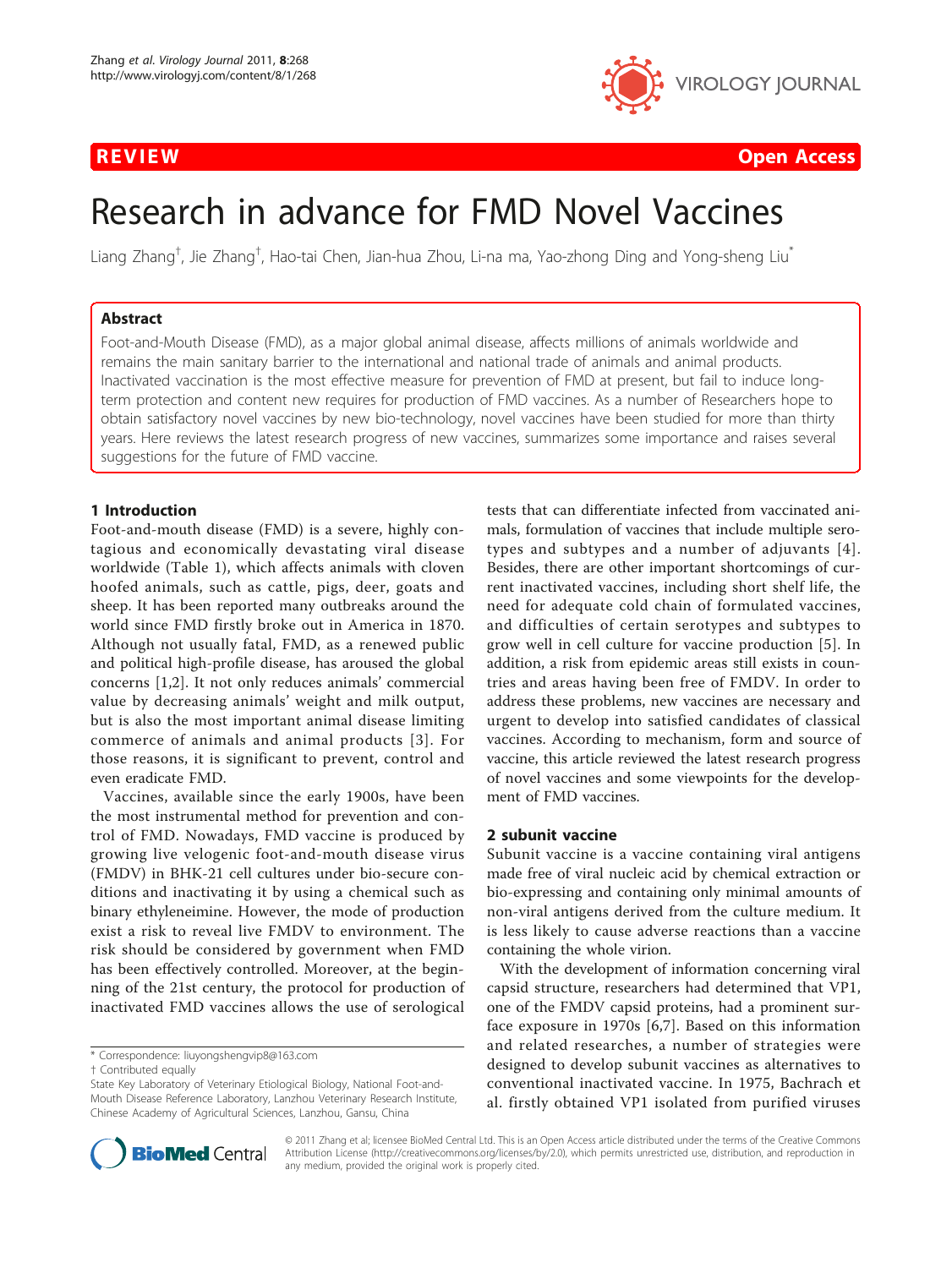| Area           | Main serotypes in FMDV distribution areas |        |        |             |                          |        |                          |  |
|----------------|-------------------------------------------|--------|--------|-------------|--------------------------|--------|--------------------------|--|
|                | Type O                                    | Type A | Type C | Type Asia I | SAT-1                    | SAT-2  | SAT-3                    |  |
| China          | $^{+}$                                    | $^+$   | $\sim$ | $^+$        | $\overline{\phantom{a}}$ | $\sim$ | -                        |  |
| Southeast Asia | $^{+}$                                    | $^+$   | $\sim$ | $^{+}$      | $\overline{\phantom{a}}$ | $\sim$ | -                        |  |
| Africa         | $^{+}$                                    | $\sim$ | $\sim$ | $\sim$      | $^+$                     | $^+$   | $^+$                     |  |
| Middle East    | $^{+}$                                    | $^+$   |        | $^+$        | $\sim$                   |        |                          |  |
| United Kingdom |                                           | $\sim$ | $\sim$ | $\sim$      | $\overline{\phantom{a}}$ | $\sim$ | $\overline{\phantom{a}}$ |  |
| South America  | $^{+}$                                    | $+$    | $^+$   | $\sim$      | $\overline{\phantom{a}}$ | $\sim$ | $\sim$                   |  |

<span id="page-1-0"></span>Table 1 Various serotypes in FMDV distribution areas

"+" means positive, and "-" means negative.

inducing a neutralizing antibody response in swine [[8](#page-4-0)]. In 1981, Kupper cloned the VP1 gene, transferred it into E.coli in the form of recombinant plasmid and harvested the VP1 [\[9](#page-4-0)]. Results indicated that VP1 produced in E. coli could protect both swine and cattle from virus challenge [[10](#page-4-0)]. Wang JH, et al. refolded the VP1 with the assistant of SDS and obtained purified VP1 and induced neutralizing antibody responses to every refolding VP1. There was a protective immune response against FMDV challenge in guinea pigs vaccinated with recombinant P1 polyprotein expressed in Pichia pastoris [[11\]](#page-4-0). Shi et al. verified fusion protein of bovine IFNgand FMDV VP1 antigen expressed in P. pastoris could induce an immune response to FMDV antigens [[12\]](#page-4-0).

To study FMDV structural proteins and non-structure proteins (NSP), researchers screened several epitopes of VP1. Luis et al. found that TrpE fusion proteins containing portions of the C -terminal region of FMDV VP1 can induce a neutralizing antibody response and certain protection in animal test [[13\]](#page-4-0). Subsequently, Yang and Zhuang separately tested the immune effect of fusion proteins including T cell and B cell epitopes. The results indicated that fusion proteins could cause humoral and cellular immune response [[14,15](#page-4-0)].

Empty viral capsids are virus particles lacking nucleic acid which are naturally produced in infected cells and are as immunogenic as virions [\[7](#page-4-0)]. In 1979, Rweyemamu confirmed stability and immunogenicity of empty particles of FMDV. Subsequent studies reviewed in vitro expresstion of P1-2A and 3C in cells reformed 76s virus-like particles [[16](#page-4-0)]. And Li et al. screened MDBK cells stably co-expressing the capsid precursor protein P1-2A gene and the protease 3C gene of FMDV [[17\]](#page-4-0). The immune effective of virus-like particles is similar to whole FMDV.

Recently new subunit vaccines for FMDV were frequently reported, however, there were no subunit vaccines revealing advanced effective compared with traditional inactivated vaccines. In spite of it, subunit vaccines are still widely regarded as optimal candidates instead of classical inactivated vaccines for advantages, such as high security and the use of serological tests

that can differentiate infected from vaccinated animals [[4,18\]](#page-4-0). This ideal can be most likely achieved by the development of empty capsid vaccines in future. Utilizing the baculovirus-silkworm expression system, Li et al. developed recombinant virus vaccine, the immunological assays of guinea pigs demonstrated that this vaccine showed good immunogenicity and long immune persistence.

During the analysis and test of them, some subunit vaccines induced limited protection against virus. According to the characterization of various target protein, it is necessary for subunit vaccines to select an appropriate expression system, such as Bacillus subtilis [[19](#page-4-0)], Cyanobacteria [[20](#page-4-0)], Filamentous fungus [[21\]](#page-4-0), Escherichia coli [[9\]](#page-4-0), Pichia pastoris [[22](#page-4-0)], Baculovirus [[23](#page-4-0)], Mammalian cell and so on. The last four expression systems of them have been utilized to the development of FMD vaccines. As FMDV is further detailed and expression systems are optimized and improved, the development of subunit vaccines will be promoted.

#### 3 live vector vaccine

A live vector vaccine is a vaccine that uses a chemically weakened virus to transport pieces of the virus to stimulate an immune response. Adenovirus [[24](#page-4-0)] and poxvirus are widely utilized to efficiently express heterologous genes.

The structure and function of Adenovirus genome has been studied thoroughly. Searchers exploited replication-defective adenovirus serotype 5 (Ad5) as live vector carrying 5 kb~8 kb DNA fragment. Juilliard et al. verified that a single immunization with a replication-defective adenovirus recombinant vector induces long-lasting humoral and cellular immune responses specific to the transgenic product [\[25,26](#page-4-0)]. Sanz-Parra cloned FMDV P1 gene into Ad5 genome. The animal test displayed that recombinant viruses induced cellular but not humoral antiviral immunity and partial protection in pigs [[27](#page-4-0)]. Mayr developed replication-defective Ad5 containing the capsid and 3C protease coding regions of foot-andmouth disease virus as a vaccine candidate [[28](#page-4-0)]. The replication-defective Ad5, encoding the FMDV capsid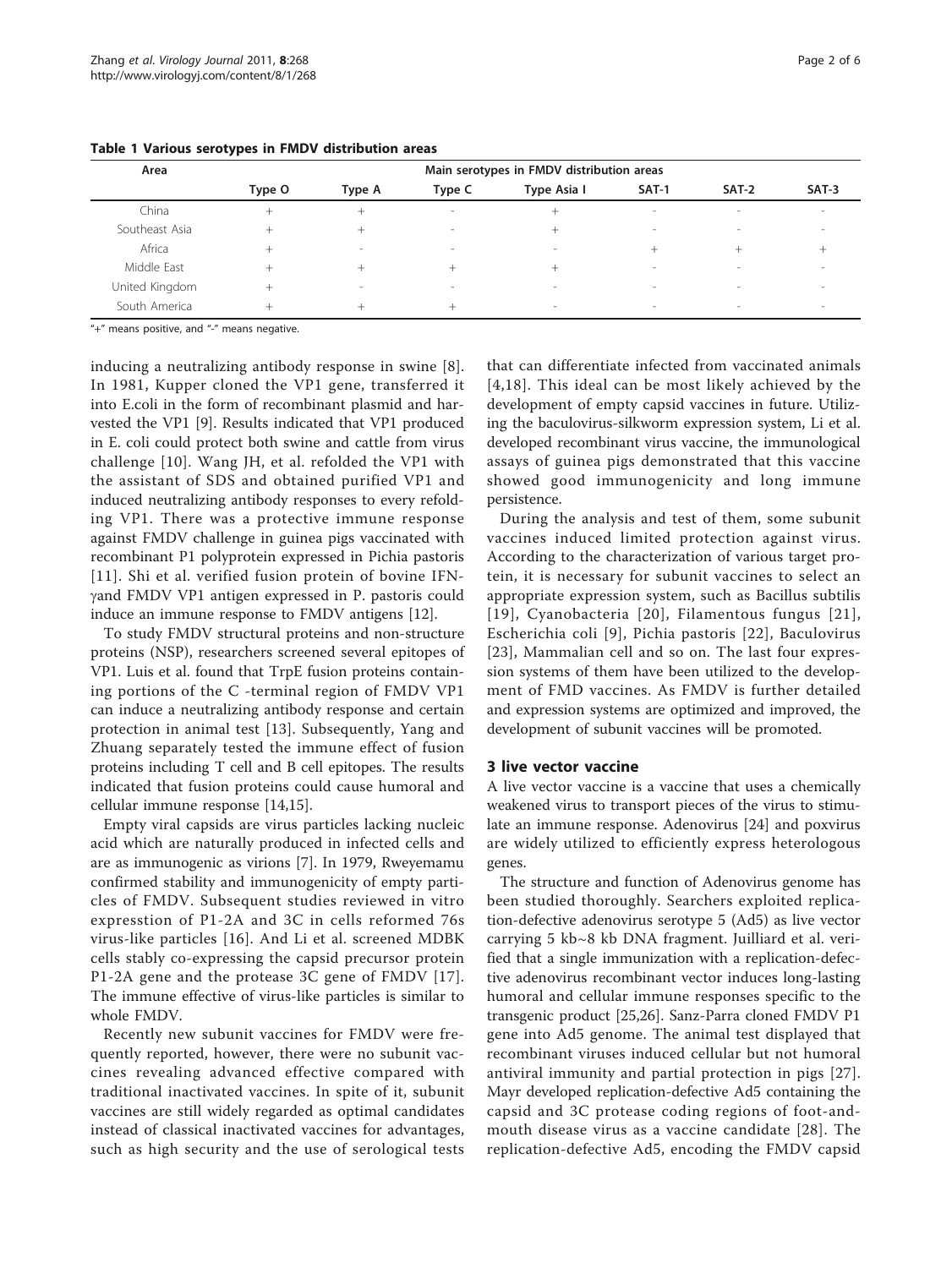coding region and an inactive form of the 3C proteinase, induced generated high levels of FMDV-neutralizing antibodies 4 weeks later resulting in complete protection of five of the six swine and limited disease in the remaining animal [[28](#page-4-0)]. Early protection against homologous challenge was provided to swine inoculated replication-defective Ad5 expressing capsid proteins of FMDV strain A24 [[29\]](#page-4-0). Correlational researches adenovirus-vectored FMDV vaccine also aroused a rapid protection of cattle from direct challenge with FMDV [\[30\]](#page-4-0). Recently studies indicated that there was effective protection of guinea pigs and swine by a recombinant adenovirus expressing O serotype of foot-and-mouth disease virus whole capsid and 3C protease [\[31\]](#page-4-0).

Some researchers had an attempt to exploit recombinant vaccinia virus [[32\]](#page-4-0) fowlpox virus [[33\]](#page-4-0) and pseudorabies virus [\[34\]](#page-4-0) expressing FMDV structural protein, non-structure protein or both of them, but swine and guinea pigs inoculated with multiple doses were partially protected because of their low level of expression. However, FMD vaccines are required to protect animals from FMDV challenge by a single dose of vaccine in the epidemic period. Although the live vector vaccines appear promising, they are still at earlier stages of testing and development compared to the subunit vaccine candidates.

# 4 Nucleic acid vaccines

Nucleic acid vaccines are genetically engineered DNA to produce an immunological response in injected animals. It has been applied to a number of viral, bacterial and parasitic disease models as well as several tumour models. There are a number of advantages on nucleic acid vaccines over conventional vaccines, such as long-term protection, long shelf life [[35\]](#page-4-0) and the ability to induce a wider range of immune response types.

Plasmids have been used for development of DNA vaccines as ideal materials. Plasmids encoding FMDV structural protein and non-structural protein elicited immune responses in mice and swine and protected swine against viral infection [[36](#page-4-0)]. Same other researches reviewed same results [[37\]](#page-4-0). One of the hotspots of new studies of DNA vaccine is focus on the influence of cytokine. Multiple cytokine has been tested as adjuvants of DNA vaccines. There is Table 2 showing the influence of various cytokine on FMDV DNA vaccine [[12](#page-4-0),[38-](#page-4-0)[44](#page-5-0)]. Based on a large number of tests, some cytokines were identified as effective adjuvants of DNA vaccines. In further researches and development of DNA vaccines, cytokines will play a key role.

# 5 Novel attenuated vaccine

Novel attenuated vaccines are engineered to knock out some regions or oligonucleotides of viruses by biotechnology but not continuously cultured in a non-native susceptible host just as traditional attenuated vaccines. Compared with classical attenuated vaccines, new attenuated methods are stable and low risk of toxicity reversion. There are mainly two strategies exploited to develop novel attenuated vaccines. Based on the researches of FMDV receptor, receptor binding sitedeleted (or replaced) FMDV attenuated vaccine has been explored to protect cattle from FMD [[45,46](#page-5-0)]. On the basis of experimental researches into non-required for viral replication, live-attenuated vaccines prepared from a leader proteinase-deficient serotype A12 FMDV [[47](#page-5-0)-[49](#page-5-0)] provided an effective protection to cattle from the challenge of FMDV. These series of experiments demonstrate the potential of a rationally designed liveattenuated FMDV vaccine.

With deeply fundamental researches on the structure and functionality of FMDV proteins, rising mechanisms of virulence and pathogenicity have been reviewed. The leader proteinase of FMDV inhibits the induction of beta interferon mRNA and blocks the host innate immune response [[50](#page-5-0)]. But little is known about other virulence determinants among FMDV genome. As new virulence determinants are identified, the artificial attenuated vaccines will have a further development on

Table 2 The influence of various cytokine on FMDV DNA vaccine

| Cytokine           | Effective on FMDV DNA vaccine                                                                                                              |
|--------------------|--------------------------------------------------------------------------------------------------------------------------------------------|
| $IL-1/IL-2$        | Advanced the humoral immune response induced by FMD inactivated vaccines. [38,39]                                                          |
| $IL-6$             | Advanced the cellular immune response induced by FMD DNA vaccines, Promoting the maturation and immune function of dendritic<br>cells [40] |
| $IL-9$             | Increased a robust antigen specific cytotoxicity T lymphocyte response [41]                                                                |
| $IL-15$            | Enhanced the cellular and mucosal immune response and the level of IFN-yinduced by FMD DNA vaccines [42]                                   |
| $IL-18$            | Increased the immunogenicity of DNA vaccines coding P12A and 3C of FMDV [43]                                                               |
| <b>CSF</b>         | Enhanced immune responses against a plasmid DNA vaccine encoding FMDV empty capid [44]                                                     |
| $INF-\alpha/\beta$ | Advanced the cellular immune response induced by FMD DNA vaccines, Promoted the maturation and immune function of dendritic<br>cells       |
| $INF-\gamma$       | Enhanced both humoral and cell-mediated immune responses[12]                                                                               |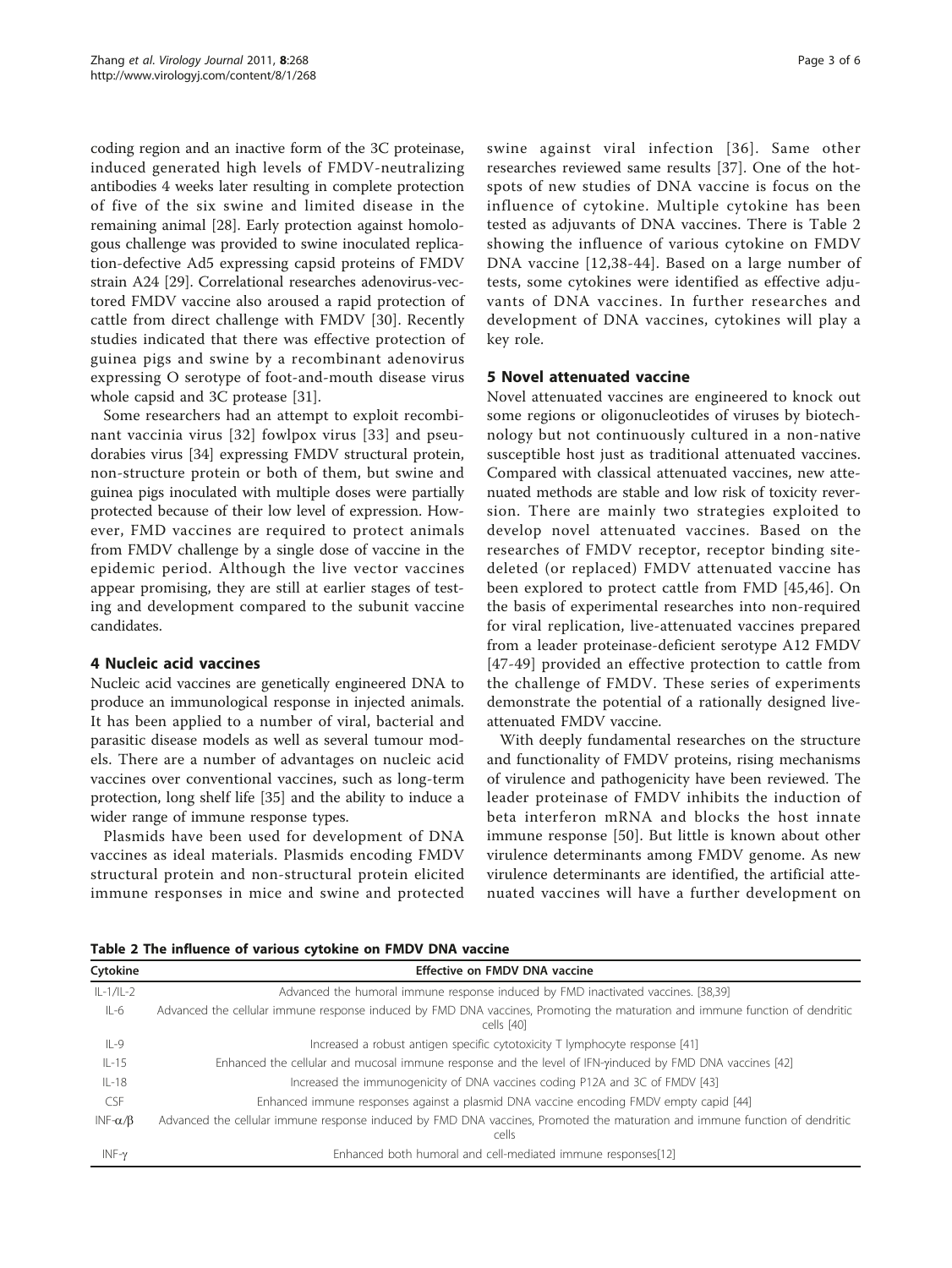condition that this evaluation system of the possibility of reversion to virulence is established.

# 6 Synthetic peptide vaccine

Synthetic peptide vaccine is a viral peptide synthesized by chemical approaches, including antigen epitopes. With the development of information concerning FMDV antigen determinants, antigen regions represented the variable G-H loop found on the surface of the FMDV capsid [[51,52](#page-5-0)] and the carboxy-terminal region of VP1 and corresponded to B cell epitopes. In an earlier experiments [\[53](#page-5-0)-[55\]](#page-5-0), peptide vaccines against a single epitope of FMD just indicated the limited immunogenicity and particle protection. Further researches implied that an effectively protective VP1 peptide vaccine needs the addition of promiscuous Th sites from a source outside VP1 [[56](#page-5-0)-[58](#page-5-0)] and potent B cell sites for the induction of high affinity neutralising antibodies [\[59,60\]](#page-5-0). On the basis of the above researches, researchers have designed novel synthetic peptide vaccines with T and B cell sites optimised for both immunogenicity and antigenic cross-reactivities. This peptide immunogen spans the entire G-H loop domain and extensive flanking sequences (129-169), has a unique consensus sequence to confront the hypervariability of serotype O viruses, and includes a promiscuous artificial Th site [[61](#page-5-0)]. A dendrimeric peptide vaccine was described to protect pigs against challenge with FMDV and induce high titers of FMDV neutralizing antibodies, activated FMDV-specific T cells and a potent anti-FMDV immunoglobulin A response [\[62](#page-5-0)]. The research suggested that peptide vaccines representing appropriate advanced structure preferably more possibly induced a fully protective immune response, and rational designs of advanced structure of antigen peptide would provide a new development of peptide vaccines.

# Conclusion

The globalization of commerce is accelerating the spread of FMDV and presents new requirements on the

trade of animals and animal productions. But novel vaccines against FMDV are developed slowly, and only few available novel FMD vaccines have been used in practice. New vaccines are still just tested and evaluated in laboratory and clinic, due to limited details on immune mechanism of each of novel vaccines and the basic researches of FMDV. However, a number of results implied that there were observed advantages and disadvantages on novel vaccines arrange the security of production, the security of vaccinated animal, shelf life, duration of immune response, vaccination effectiveness and differentiation of infected animals from vaccinated ones(Table 3).

We should also do some efforts to the development of adjuvants and immunization strategies. Some researchers reported that combination immunization with DNA vaccines and subunit vaccines or synthetic peptide vaccines could induced a high-titer specific antibodies and cellular immunity. This strategy will be a nearest way to make different vaccines complement each other and proceed to the practice of novel vaccines, on the condition that researchers are puzzled to develop a single novel vaccine for controlling FMDV.

#### Acknowledgements

This work was supported in parts by grants from National Science & Technology Key Project (2009ZX08007-006B) and International Science & Technology Cooperation Program of China (No. 2010DFA32640) and Science and Technology Key Project of Gansu Province (No. 0801NKDA034). This study was also supported by National Natural Science foundation of China (No. 30700597 and No. 31072143).

#### Authors' contributions

LZ and JZ contributed equally to the original draft of the manuscript, and approved the final version. HTC and JHZ helped to provide information and suggestion. LNM and YZD contributed to conception and design of the manuscript, and revised the manuscript. YSL is the corresponding author. All authors read and approved the final manuscript.

#### Competing interests

The authors declare that they have no competing interests.

Received: 22 March 2011 Accepted: 3 June 2011 Published: 3 June 2011

|  |  |  | Table 3 Advantages and disadvantages of different novel vaccines |  |  |  |  |
|--|--|--|------------------------------------------------------------------|--|--|--|--|
|--|--|--|------------------------------------------------------------------|--|--|--|--|

| <b>Novel vaccines</b>          | security of<br>production | security of vaccinated<br>animal             | shelf<br>life | duration of<br>immune response | vaccination<br>effectiveness | Differentiation of infected animals<br>from vaccinated ones |
|--------------------------------|---------------------------|----------------------------------------------|---------------|--------------------------------|------------------------------|-------------------------------------------------------------|
| Subunit vaccine                | Yes                       | Yes                                          | Normal        | Normal                         | Low                          | Yes                                                         |
| Live vector<br>vaccine         | Yes                       | Yes                                          | Normal        | Long                           | High                         | Yes                                                         |
| Nucleic acid<br>vaccine        | Yes                       | Risk to recombinant to<br>other genomes      | Lona          | Long                           | Low                          | Yes                                                         |
| Novel<br>attenuated<br>vaccine | Yes                       | Risk to toxicity reversion Normal<br>but low |               | Long                           | High                         | Yes                                                         |
| Synthetic<br>peptide vaccine   | Yes                       | Yes                                          | Normal        | Short                          | Low                          | Yes                                                         |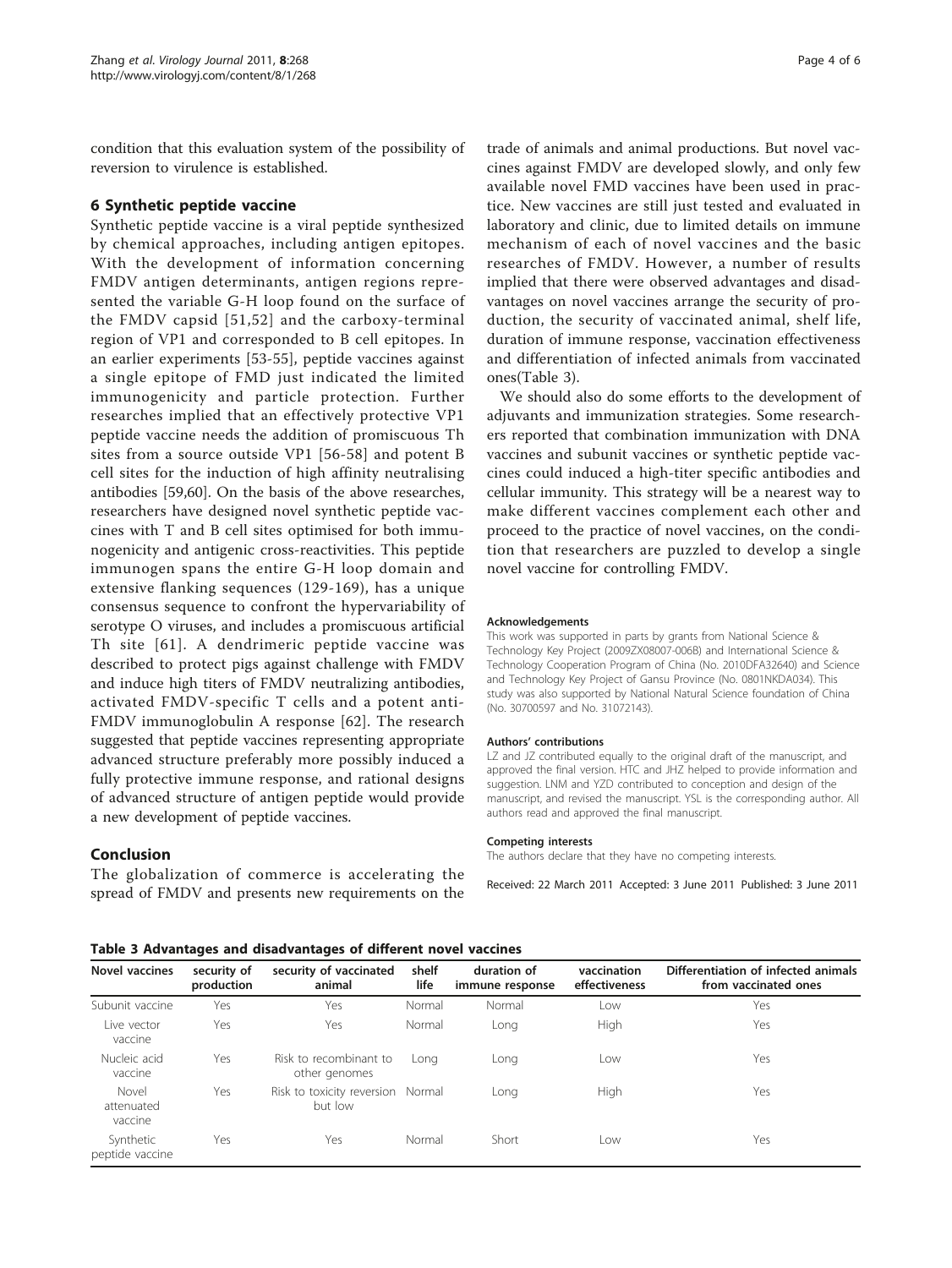#### <span id="page-4-0"></span>References

- Sumption K, Rweyemamu M, Wint W: [Incidence and distribution of foot](http://www.ncbi.nlm.nih.gov/pubmed/18397505?dopt=Abstract)[and-mouth disease in Asia, Africa and South America, combining expert](http://www.ncbi.nlm.nih.gov/pubmed/18397505?dopt=Abstract) [opinion, official disease information and livestock populations to assist](http://www.ncbi.nlm.nih.gov/pubmed/18397505?dopt=Abstract) [risk assessment.](http://www.ncbi.nlm.nih.gov/pubmed/18397505?dopt=Abstract) Transboundary and Emerging Diseases 2008, 55(1):5-13.
- 2. Gibbs P: [The foot-and-mouth disease epidemic of 2001 in the UK:](http://www.ncbi.nlm.nih.gov/pubmed/12970855?dopt=Abstract) [implications for the USA and the](http://www.ncbi.nlm.nih.gov/pubmed/12970855?dopt=Abstract) "war on terror". Journal of Veterinary Medical Education 2003, 30(Summer 2):121-32.
- Mort M, Convery I, Baxter J, Bailey C: Psychosocial effects of the 2001 UK foot and mouth disease epidemic in a rural population: qualitative diary based study. BMJ (Clinical Research Ed) 2005, 331(7527):1234.
- 4. Doel TR: [FMD vaccines.](http://www.ncbi.nlm.nih.gov/pubmed/12527439?dopt=Abstract) Virus Research 2003, 91(1):81-99.
- 5. Rodriguez LLuis, Grubman JMarvin: [Foot and mouth disease virus](http://www.ncbi.nlm.nih.gov/pubmed/19837296?dopt=Abstract) [vaccines.](http://www.ncbi.nlm.nih.gov/pubmed/19837296?dopt=Abstract) Vaccine 2009, 27:D90-D94.
- 6. Laporte J: [The structure of foot-and-mouth disease virus protein.](http://www.ncbi.nlm.nih.gov/pubmed/4308493?dopt=Abstract) J Gen Virol 1969, 4(4):631-634.
- 7. Rowlands DJ, Sangar DV, Brown F: [Relationship of the antigenic structure](http://www.ncbi.nlm.nih.gov/pubmed/4331815?dopt=Abstract) [of foot-and-mouth disease virus to the process of infection.](http://www.ncbi.nlm.nih.gov/pubmed/4331815?dopt=Abstract) J Gen Virol 1971, 13(1):85-93.
- 8. Bachrach HL, Moore DM, McKercher PD, Polatnick J: Immune and antibody responses to an isolated capsid protein of foot-and-mouth disease virus. Journal of Immunology 1975, 115(6):1636-1641.
- Küpper Hans, Keller Walter, Kurz Christina, Forss Sonja, Schaller Heinz, Franze Reinhard, Strohmaier Karl, Marquardt Otfried, Zaslavsky GVladimir, Hofschneider Peter Hans: [Cloning of cDNA of major antigen of foot-and](http://www.ncbi.nlm.nih.gov/pubmed/6258084?dopt=Abstract)[mouth disease virus and expression in E.coli.](http://www.ncbi.nlm.nih.gov/pubmed/6258084?dopt=Abstract) Nature 1981, 289:555-559.
- 10. Kleid DG, Yansura D, Small B, Dowbenko D, Moore DM, Grubman MJ, McKercher PD, Morgan DO, Robertson BH, Bachrach HL: [Cloned viral](http://www.ncbi.nlm.nih.gov/pubmed/6272395?dopt=Abstract) [protein vaccine for foot-and-mouth disease: responses in cattle and](http://www.ncbi.nlm.nih.gov/pubmed/6272395?dopt=Abstract) [swine.](http://www.ncbi.nlm.nih.gov/pubmed/6272395?dopt=Abstract) Science 1981, 214:1125-1129.
- 11. Balamurugan V, Renji R, Saha SN, Reddy GR, Gopalakrishna S, Suryanarayana VVS: Protective immune response against foot-and-mouth disease virus challenge in guinea pigs vaccinated with recombinant P1 polyprotein expressed in Pichia pastoris. Arch Virol 2005, 19(1):513-516.
- 12. Shi XJ, Wang B, Zhang C, Wang M: [Expressions of bovine IFN-](http://www.ncbi.nlm.nih.gov/pubmed/16135391?dopt=Abstract)yand foot[and-mouth disease VP1 antigen in P. pastoris and their effects on](http://www.ncbi.nlm.nih.gov/pubmed/16135391?dopt=Abstract) [mouse immune response to FMD antigens.](http://www.ncbi.nlm.nih.gov/pubmed/16135391?dopt=Abstract) Vaccine 2006, 24:82-89.
- 13. Luis DGiavedoni, Gerardo Kaplan, Felipe Marcovecchio, Elisa Piccone Maria, Palma LEduardo: [Protection conferred by TrpE fusion proteins containing](http://www.ncbi.nlm.nih.gov/pubmed/1849980?dopt=Abstract) [portions of the C -terminal region of capsid protein VP1 of foot -and](http://www.ncbi.nlm.nih.gov/pubmed/1849980?dopt=Abstract) [-mouth disease virus.](http://www.ncbi.nlm.nih.gov/pubmed/1849980?dopt=Abstract) Journal of General Virology 1991, 72:967-971.
- 14. Yang Zhi jun, Lin Yan, LiI Guang jin, Yan Wei yao, Xu Quan xing, You Yong jin, Zheng Zhao xing: Recombinant Vaccine Containing Both B Cell and T Cell Epitopes Induces Guinea Pig in Immune Responses Against Type O Foot-and-Mouth Disease Virus. Journal of Fudan University 2000, 39(5):564-568.
- 15. Juan Zhuang, Xiang-rong Cao, bo Cheng, Zhong Rao, Jie Pan, Quanxing Xu, Yong-jin You: The immune responses of the fusion protein including two copies of T cell and B cell epitopes of Food-and-mouth disease VP1. Chinese Journal of Preventive Veterinary Medicine 2005, 27(6):494-503.
- 16. Rweyemamu MM, Terry G, Pay TW: [Stability and immunogenicity of](http://www.ncbi.nlm.nih.gov/pubmed/218538?dopt=Abstract) [empty particles of foot-and-mouth disease virus.](http://www.ncbi.nlm.nih.gov/pubmed/218538?dopt=Abstract) Archives of Virology 1979, 59(1-2):69-79.
- 17. Li J, L iu Y, Liu X, et al: [Screening and stability of Madin-Darby bovine](http://www.ncbi.nlm.nih.gov/pubmed/19149169?dopt=Abstract) [kidney cell strain co-expressing the capsid precursor protein P1-2A gene](http://www.ncbi.nlm.nih.gov/pubmed/19149169?dopt=Abstract) [and the protease 3C gene of foot-and-mouth disease virus.](http://www.ncbi.nlm.nih.gov/pubmed/19149169?dopt=Abstract) Acta Microbiologica Sinica 2008, 48(11):1520-1525.
- 18. Grubman MJ: [Development of novel strategies to control foot-and](http://www.ncbi.nlm.nih.gov/pubmed/16289996?dopt=Abstract)[mouth disease: marker vaccines and antivirals.](http://www.ncbi.nlm.nih.gov/pubmed/16289996?dopt=Abstract) Biologicals 2005, 33:227-234.
- 19. Sau-Ching Wu, Ruiqiong Ye, Xu-Chu Wu, Shi-Chung Ng, Sui-Lam Wong: Enhanced secretory production of a single-chain antibody fragment from Bacillus subtilis by coproduction of molecular chaperones. Bacteriol 1998, 180(11):2830-2835.
- 20. Leung WC, Manavathu EK, Zavaagstra J, Surunaraynan K: Development of fungal nd algal cells for expression of foreign genes. Applied Virology Academic Press New York; 1986, 25-30.
- 21. Tikoo SK, Fitzpatrick DR, Babiuk LA, Zamb TJ: [Molecular cloning,](http://www.ncbi.nlm.nih.gov/pubmed/2168991?dopt=Abstract) [sequencing, and expression of functional bovine herpesvirus 1](http://www.ncbi.nlm.nih.gov/pubmed/2168991?dopt=Abstract)

[glycoprotein gIV in transfected bovine cells.](http://www.ncbi.nlm.nih.gov/pubmed/2168991?dopt=Abstract) J Virol 1990, 64(10):5132-5142.

- 22. Balamurugan V, Renji R, Saha SN, Reddy GR, Gopalakrishna S, Suryanarayana VV: [Protective immune response of the capsid precursor](http://www.ncbi.nlm.nih.gov/pubmed/12686422?dopt=Abstract) [polypeptide \(P1\) of foot and mouth disease virus type](http://www.ncbi.nlm.nih.gov/pubmed/12686422?dopt=Abstract) 'O' produced in [Pichia pastoris.](http://www.ncbi.nlm.nih.gov/pubmed/12686422?dopt=Abstract) Virus Research 2003, 92(2003):141-149.
- 23. Zhiyong Li, Yongzhu Yi, Xiangping Yin, Zhifang Zhang, Jixing Liu: [Expression of foot-and-mouth disease virus capsid proteins in silkworm](http://www.ncbi.nlm.nih.gov/pubmed/18509464?dopt=Abstract)[baculovirus expression system and its utilization as a subunit vaccine.](http://www.ncbi.nlm.nih.gov/pubmed/18509464?dopt=Abstract) PLoS One 2008, 3(5):e2273.
- 24. Xiang ZQ, Yang Y, Wilson JM, Ertl HC: [A replication defective human](http://www.ncbi.nlm.nih.gov/pubmed/8623532?dopt=Abstract) [adenovirus recombinant serves as a highly efficacious vaccine carrier.](http://www.ncbi.nlm.nih.gov/pubmed/8623532?dopt=Abstract) Virology 1996, 219:220-227.
- 25. Juillard V, Villefroy P, Godfrin D, Pavirani A, Venet A, Guillet JG: [Long-term](http://www.ncbi.nlm.nih.gov/pubmed/8566039?dopt=Abstract) [humoral and cellular immunity induced by a single immunization with](http://www.ncbi.nlm.nih.gov/pubmed/8566039?dopt=Abstract) [replication-defective adenovirus recombinant vector.](http://www.ncbi.nlm.nih.gov/pubmed/8566039?dopt=Abstract) Eur J Immunol 1995, 25:3467-3473.
- 26. Fooks AR, Jeevarajah D, Lee J, Warnes A, Niewiesk S, ter Meulen V, Stephenson JR, Clegg JC: [Oral or parenteral administration of replication](http://www.ncbi.nlm.nih.gov/pubmed/9603317?dopt=Abstract)[deficient adenoviruses expressing the measles virus haemagglutinin and](http://www.ncbi.nlm.nih.gov/pubmed/9603317?dopt=Abstract) [fusion proteins: protective immune responses in rodents.](http://www.ncbi.nlm.nih.gov/pubmed/9603317?dopt=Abstract) J Gen Virol 1998, 79:1027-1031.
- 27. Sanz-Parra A, Jimenez-Clavero MA, GarcÃ-a-Briones MM, Blanco E, Sobrino F, Ley V: [Recombinant viruses expressing the foot-and-mouth disease virus](http://www.ncbi.nlm.nih.gov/pubmed/10364496?dopt=Abstract) [capsid precursor polypeptide\(P1\) induce cellular but not humoral](http://www.ncbi.nlm.nih.gov/pubmed/10364496?dopt=Abstract) [antiviral immunity and partial protection in pigs.](http://www.ncbi.nlm.nih.gov/pubmed/10364496?dopt=Abstract) Virology 1999, 259:129-134.
- 28. Mayr GA, Chinsangaram J, Grubman MJ: [Development of replication](http://www.ncbi.nlm.nih.gov/pubmed/10544121?dopt=Abstract)[defective adenovirus serotype 5 containing the capsid and 3C protease](http://www.ncbi.nlm.nih.gov/pubmed/10544121?dopt=Abstract) [coding regions of foot-and-mouth disease virus as a vaccine candidate.](http://www.ncbi.nlm.nih.gov/pubmed/10544121?dopt=Abstract) Virology 1999, 263(2):496-506.
- 29. Moraes MP, Mayr GA, Mason PW, Grubman MJ: [Early protection against](http://www.ncbi.nlm.nih.gov/pubmed/11858872?dopt=Abstract) [homologous challenge after a single dose of replication-defective](http://www.ncbi.nlm.nih.gov/pubmed/11858872?dopt=Abstract) [human adenovirus type 5 expressing capsid proteins of foot-and-mouth](http://www.ncbi.nlm.nih.gov/pubmed/11858872?dopt=Abstract) [disease virus \(FMDV\) strain A24.](http://www.ncbi.nlm.nih.gov/pubmed/11858872?dopt=Abstract) Vaccine 2002, 20(11-12):1631-1639.
- 30. Pacheco JM, Brum MC, Moraes MP, Golde WT, Grubman MJ: [Rapid](http://www.ncbi.nlm.nih.gov/pubmed/15893355?dopt=Abstract) [protection of cattle from direct challenge with foot-and-mouth disease](http://www.ncbi.nlm.nih.gov/pubmed/15893355?dopt=Abstract) [virus \(FMDV\) by a single inoculation with an adenovirus-vectored FMDV](http://www.ncbi.nlm.nih.gov/pubmed/15893355?dopt=Abstract) [subunit vaccine.](http://www.ncbi.nlm.nih.gov/pubmed/15893355?dopt=Abstract) Virology 2005, 337(2):205-209.
- 31. Lu Z, Bao H, Cao Y, Sun P, Guo J, Li P, Bai X, Chen Y, Xie B, Li D, Liu Z, Xie Q: [Protection of guinea pigs and swine by a recombinant adenovirus](http://www.ncbi.nlm.nih.gov/pubmed/19178894?dopt=Abstract) [expressing O serotype of foot-and-mouth disease virus whole capsid](http://www.ncbi.nlm.nih.gov/pubmed/19178894?dopt=Abstract) [and 3C protease.](http://www.ncbi.nlm.nih.gov/pubmed/19178894?dopt=Abstract) Vaccine 2008, 26:G48-G53.
- 32. Berinstein A, Tami C, Taboga O, Smitsaart E, Carrillo E: [Protective immunity](http://www.ncbi.nlm.nih.gov/pubmed/10717342?dopt=Abstract) [against foot-and-mouth disease virus induced by a recombinant](http://www.ncbi.nlm.nih.gov/pubmed/10717342?dopt=Abstract) [vaccinia virus.](http://www.ncbi.nlm.nih.gov/pubmed/10717342?dopt=Abstract) Vaccine 2000, 18:2231-2238.
- 33. Zheng M, Jin N, Zhang H, Jin M, Lu H, Ma M, Li C, Yin G, Wang R, Liu Q: [Construction and immunogenicity of a recombinant fowlpox virus](http://www.ncbi.nlm.nih.gov/pubmed/16780963?dopt=Abstract) [containing the capsid and 3c protease coding regions of foot-and](http://www.ncbi.nlm.nih.gov/pubmed/16780963?dopt=Abstract)[mouth disease virus.](http://www.ncbi.nlm.nih.gov/pubmed/16780963?dopt=Abstract) J Virol Methods 2006, 136:230-237.
- 34. Yao Q, Qian P, Huang Q, Cao Y, Chen H: [Comparison of immune](http://www.ncbi.nlm.nih.gov/pubmed/17963851?dopt=Abstract) [responses to different foot-and-mouth disease genetically engineered](http://www.ncbi.nlm.nih.gov/pubmed/17963851?dopt=Abstract) [vaccines in guinea pigs.](http://www.ncbi.nlm.nih.gov/pubmed/17963851?dopt=Abstract) J Virol Methods 2008, 147(1):143-150.
- 35. Hu Y, Jin H, Du X, Xiao C, Luo D, Wang B, She R: [Effects of chronic heat](http://www.ncbi.nlm.nih.gov/pubmed/17688414?dopt=Abstract) [stress on immune responses of the foot-and-mouth disease DNA](http://www.ncbi.nlm.nih.gov/pubmed/17688414?dopt=Abstract) [vaccination.](http://www.ncbi.nlm.nih.gov/pubmed/17688414?dopt=Abstract) DNA Cell Biol 2007, 26(8):619-26.
- 36. Wong HT, Cheng SCS, Chan EWC, Sheng ZT, Yan WY, Zheng ZX, Xie Y: [Plasmids encoding foot-and-mouth disease virus VP1 epitopes elicited](http://www.ncbi.nlm.nih.gov/pubmed/11112477?dopt=Abstract) [immune responses in mice and swine and protected swine against viral](http://www.ncbi.nlm.nih.gov/pubmed/11112477?dopt=Abstract) [infection.](http://www.ncbi.nlm.nih.gov/pubmed/11112477?dopt=Abstract) Virology 2000, 278(1):27-35.
- 37. Benvenisti L, Rogel A, Kuznetzova L, Bujanover S, Becker Y, Stram Y: [Gene](http://www.ncbi.nlm.nih.gov/pubmed/11427262?dopt=Abstract) [gun-mediate DNA vaccination against foot-and- mouth disease virus.](http://www.ncbi.nlm.nih.gov/pubmed/11427262?dopt=Abstract) Vaccine 2001, 19:3885-3895.
- 38. Shao HJ, Chen L, Su YB: [DNA fragment encoding human IL-1beta 163-](http://www.ncbi.nlm.nih.gov/pubmed/16244922?dopt=Abstract) [171 peptide enhances the immune responses elicited in mice by DNA](http://www.ncbi.nlm.nih.gov/pubmed/16244922?dopt=Abstract) [vaccine against foot-and-mouth disease.](http://www.ncbi.nlm.nih.gov/pubmed/16244922?dopt=Abstract) Vet Res Commun 2005, 29(1):35-46.
- 39. Hong-Ying Zhang, Shu-Han Sun, Ying-Jun Guo, Wei-Jia Zhu, Ke Shi, Gen-Xing Xu, Jian-Jun Wang: [Optimization strategy for plasmid DNAs](http://www.ncbi.nlm.nih.gov/pubmed/18191307?dopt=Abstract) [containing multiple-epitopes of foot-and-mouth disease virus by cis](http://www.ncbi.nlm.nih.gov/pubmed/18191307?dopt=Abstract)[expression with IL-2.](http://www.ncbi.nlm.nih.gov/pubmed/18191307?dopt=Abstract) Vaccine 2008, 26(6):769-77.